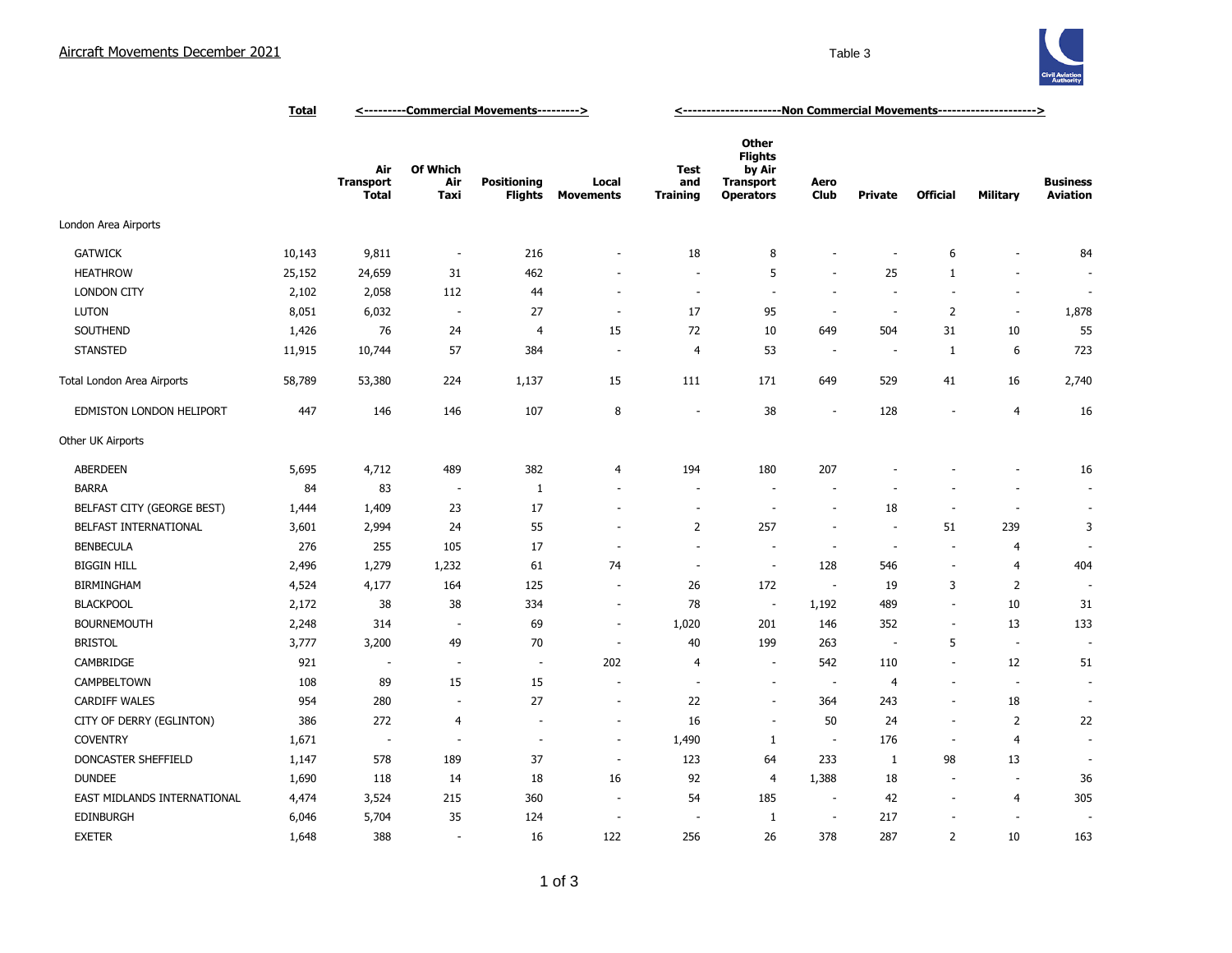

**Total <---------Commercial Movements---------> <---------------------Non Commercial Movements--------------------->**

|                                          |         | Air<br><b>Transport</b><br><b>Total</b> | Of Which<br>Air<br>Taxi  | <b>Positioning</b><br>Flights | Local<br><b>Movements</b> | <b>Test</b><br>and<br><b>Training</b> | Other<br><b>Flights</b><br>by Air<br><b>Transport</b><br><b>Operators</b> | Aero<br>Club             | <b>Private</b>           | <b>Official</b>          | Military                 | <b>Business</b><br><b>Aviation</b> |
|------------------------------------------|---------|-----------------------------------------|--------------------------|-------------------------------|---------------------------|---------------------------------------|---------------------------------------------------------------------------|--------------------------|--------------------------|--------------------------|--------------------------|------------------------------------|
| Other UK Airports                        |         |                                         |                          |                               |                           |                                       |                                                                           |                          |                          |                          |                          |                                    |
| <b>GLASGOW</b>                           | 4,344   | 3,756                                   | 110                      | 73                            | $\overline{7}$            | 9                                     | 237                                                                       | 210                      | $\overline{\phantom{a}}$ | $\overline{\phantom{a}}$ | 25                       | 27                                 |
| <b>GLOUCESTERSHIRE</b>                   | 4,176   | 16                                      | 16                       | 22                            | 54                        | 848                                   | 11                                                                        | 2,156                    | 1,009                    | $\blacksquare$           | 8                        | 52                                 |
| <b>HAWARDEN</b>                          | 1,220   | $\sim$                                  | $\sim$                   | $\overline{\phantom{a}}$      | 101                       | 132                                   | 63                                                                        | 614                      | 182                      | $\blacksquare$           | 72                       | 56                                 |
| <b>HUMBERSIDE</b>                        | 830     | 313                                     | 5                        | 82                            | $\sim$                    | 248                                   | 73                                                                        | - 11                     | 30                       | $\blacksquare$           | 66                       | 18                                 |
| <b>INVERNESS</b>                         | 1,839   | 962                                     | 291                      | 190                           | 31                        | 103                                   | 4                                                                         | 457                      | 49                       | $\overline{\phantom{a}}$ | 8                        | 35                                 |
| <b>ISLAY</b>                             | 162     | 117                                     | 13                       | 15                            |                           |                                       | $\overline{\phantom{a}}$                                                  |                          | 30                       | $\overline{\phantom{a}}$ |                          | $\sim$                             |
| ISLES OF SCILLY (ST.MARYS)               | 327     | 284                                     | 8                        | 1                             | $\overline{\phantom{a}}$  | $\overline{\phantom{a}}$              | $\sim$                                                                    | $\overline{\phantom{a}}$ | 24                       | 18                       |                          | $\sim$                             |
| <b>KIRKWALL</b>                          | 937     | 857                                     | 85                       | 36                            | $\overline{\phantom{a}}$  | 18                                    | 20                                                                        | ÷                        | 6                        | $\sim$                   |                          | $\sim$                             |
| LANDS END (ST JUST)                      | 357     | 269                                     | 12                       | 3                             | $\overline{\phantom{a}}$  | 60                                    | ÷.                                                                        | $\sim$                   | 25                       | ٠                        |                          | $\overline{\phantom{a}}$           |
| <b>LEEDS BRADFORD</b>                    | 1,462   | 1,047                                   | 70                       | 96                            | $\overline{\phantom{a}}$  | 182                                   | 1                                                                         | $\sim$                   | 128                      | $\overline{\phantom{a}}$ | 8                        | $\sim$                             |
| LERWICK (TINGWALL)                       | 72      | 47                                      | 4                        | 15                            | $\overline{\phantom{a}}$  | $\overline{\phantom{a}}$              | $\sim$                                                                    | $\overline{\phantom{a}}$ | 10                       | $\overline{\phantom{a}}$ | $\sim$                   | $\overline{\phantom{a}}$           |
| LIVERPOOL (JOHN LENNON)                  | 2,862   | 1,871                                   | 63                       | 62                            | $\overline{\phantom{a}}$  | 34                                    | 3                                                                         | 593                      | 173                      | $\overline{\phantom{a}}$ | 32                       | 94                                 |
| <b>LYDD</b>                              | 1,189   | 27                                      | 27                       | 5                             | $\overline{\phantom{a}}$  | 16                                    | $\sim$                                                                    | 596                      | 435                      | 110                      | ÷.                       | $\sim$                             |
| <b>MANCHESTER</b>                        | 9,679   | 9,077                                   | $\sim$                   | 189                           | $\sim$                    | 18                                    | 6                                                                         | $\sim$                   | $\sim$                   | ÷.                       | 6                        | 383                                |
| <b>NEWCASTLE</b>                         | 2,196   | 1,636                                   | $\overline{4}$           | 73                            | $\sim$                    | $\overline{4}$                        | ÷.                                                                        | $\overline{4}$           | 416                      | 17                       | 36                       | 10                                 |
| <b>NEWQUAY</b>                           | 1,460   | 263                                     | 135                      | $\overline{7}$                | ÷,                        | 677                                   | 64                                                                        |                          | 230                      | $\sim$                   | 170                      | 49                                 |
| <b>NORWICH</b>                           | 2,118   | 1,097                                   | $\overline{\phantom{a}}$ | 252                           | 263                       | 65                                    | 22                                                                        | 184                      | 229                      | ÷,                       | 6                        |                                    |
| OXFORD (KIDLINGTON)                      | 3,717   | 16                                      | 16                       | 318                           | $\overline{2}$            | 2,730                                 | $\overline{\phantom{a}}$                                                  | $\overline{\phantom{a}}$ | 449                      | $\overline{\phantom{a}}$ | $\overline{\phantom{a}}$ | 202                                |
| <b>PRESTWICK</b>                         | 1,038   | 207                                     | $\mathbf{1}$             | 55                            | $\sim$                    | 114                                   | $\overline{\phantom{a}}$                                                  | 317                      | 112                      | $\sim$                   | 233                      | $\sim$                             |
| SHOREHAM                                 | 2,277   | $\overline{\phantom{a}}$                | $\sim$                   | 5                             | 98                        | 963                                   | 27                                                                        | 631                      | 520                      | $\overline{\phantom{a}}$ | 8                        | 25                                 |
| SOUTHAMPTON                              | 1,428   | 1,078                                   | 14                       | 141                           | $\overline{\phantom{a}}$  | 8                                     | 16                                                                        | $\sim$                   | ÷,                       | $\overline{2}$           | $\overline{\phantom{a}}$ | 183                                |
| <b>STORNOWAY</b>                         | 655     | 518                                     | 174                      | 12                            | 23                        | 70                                    | $\overline{\phantom{a}}$                                                  | ÷.                       | 22                       | $\blacksquare$           | 10                       | $\overline{\phantom{a}}$           |
| <b>SUMBURGH</b>                          | 1,620   | 1,278                                   | 41                       | 103                           | 22                        | 97                                    | 116                                                                       | $\overline{\phantom{a}}$ | $\overline{2}$           | $\overline{\phantom{a}}$ | $\overline{2}$           | $\sim$                             |
| TEESSIDE INTERNATIONAL<br><b>AIRPORT</b> | 1,011   | 262                                     | $\overline{4}$           | 9                             | $\overline{\phantom{a}}$  | 20                                    | 270                                                                       | 406                      | $\overline{2}$           | ÷,                       | 42                       | $\sim$                             |
| <b>TIREE</b>                             | 104     | 104                                     | 6                        | $\overline{\phantom{a}}$      |                           | $\overline{\phantom{a}}$              | $\sim$                                                                    | $\overline{\phantom{a}}$ | $\overline{a}$           | ä,                       | $\overline{\phantom{a}}$ | $\sim$                             |
| WICK JOHN O GROATS                       | 221     | 16                                      | 16                       | 61                            |                           | 30                                    | 10                                                                        | $\overline{2}$           | 100                      | ٠                        | $\overline{2}$           | $\overline{\phantom{a}}$           |
| <b>Total Other UK Airports</b>           | 92,663  | 54,532                                  | 3,711                    | 3,553                         | 1,019                     | 9,863                                 | 2,233                                                                     | 11,061                   | 6,729                    | 306                      | 1,069                    | 2,298                              |
| Total All Reporting UK Airports          | 151,899 | 108,058                                 | 4,081                    | 4,797                         | 1,042                     | 9,974                                 | 2,442                                                                     | 11,710                   | 7,386                    | 347                      | 1,089                    | 5,054                              |